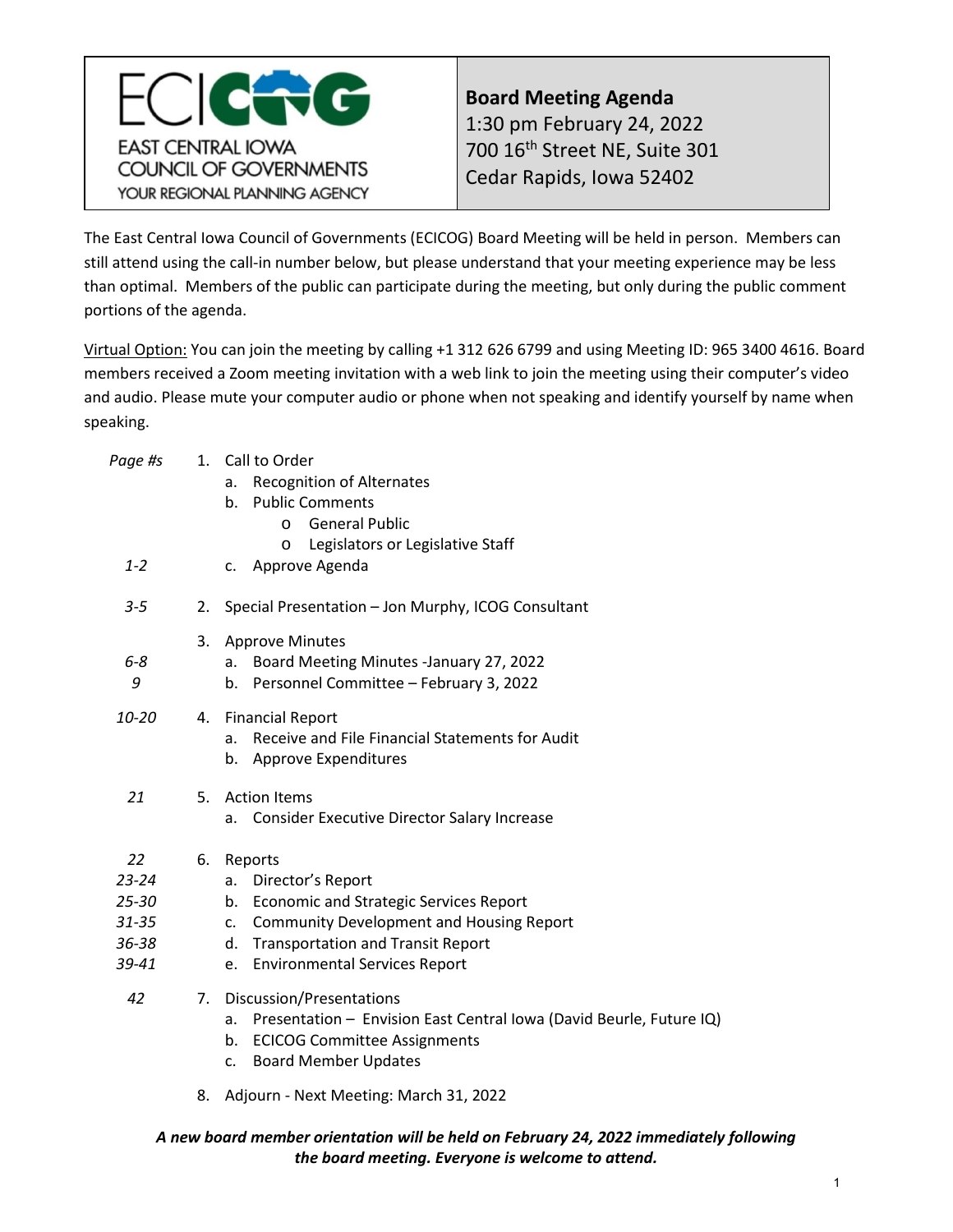### **MINUTES**

East Central Iowa Council of Governments Board Meeting Video/Conference Call 1:30 pm, January 27, 2022 700 16th Street NE, Suite 301, Cedar Rapids, IA **MEMBERS PRESENT**

# *Dave Fish-City of Belle Plaine*

*Tracy Seeman-Benton County Supervisor Kathleen Van Steenhuyse-Benton County Citizen Kevin Heitshusen-Iowa County Supervisor Vicki Pope-Iowa County Supervisor Laura Bergus-Iowa City City Council Rod Sullivan-Johnson County Supervisor Dave Wageman-Lone Tree City Council Derek Lumsden-Jones County Citizen Jon Zirkelbach-Jones County Supervisor Rod Smith-City of Anamosa Eric Van Kerckhove-Mayor of Palo Adam Griggs-Mayor of Central City Darrin Gage-Linn County Policy & Administration Bob Yoder-Washington County Supervisor Mary Audia-Washington County Citizen*

### **MEMBERS ABSENT**

*Tony Hocamp-Iowa County Citizen Donna Brooks-Johnson County Citizen David Connolly-Linn County Citizen Deanna Mc Cusker-Washington City Administrator Ben Rogers-Linn County Supervisor*

## **ALTERNATES PRESENT**

*Brent Olson for Ben Rogers* **OTHERS PRESENT** -*none*

# **STAFF PRESENT**

*Karen Kurt-Executive Director*

*Gina Peters-Office Manager*

*Brittany Rempe-Communications Specialist*

*Jennifer Fencl-Environmental Services Director*

*Tracey Achenbach-Community Development & Housing Director*

*Mary Rump-Transportation & Transit Director*

*Adam Bentley-Senior Planner/Economic Development Specialist*

*Robyn Jacobson-Contracts Administrator*

*Brock Grenis-Transit Administrator*

*Harrison Freund-Planning Fellow*

#### **1. CALL TO ORDER**

The meeting was called to order by Chairperson Zirkelbach at 1:30 p.m.

#### **a. Welcome New Board Members**

Zirkelbach welcomed new board members Eric Van Kerckhove, Mayor of Palo and Laura Bergus, Iowa City City Council.

#### **b. Recognition of Alternates**

Brent Olson for Ben Rogers.

- **b. Public Comments** -none
- **c. Approve Agenda**

M/S/C (Griggs/Lumsden) to approve the agenda as presented. All ayes.

#### **2. ELECTION OF OFFICERS**

The Nominating Committee of Gage, Lumsden and Van Steenhuyse presented the slate of officers for 2022: Zirkelbach-Chairperson, Fish-Vice-Chairperson and Audia-Secretary/Treasurer. M/S/C (Gage/Sullivan) to accept the slate of officers as presented. All ayes.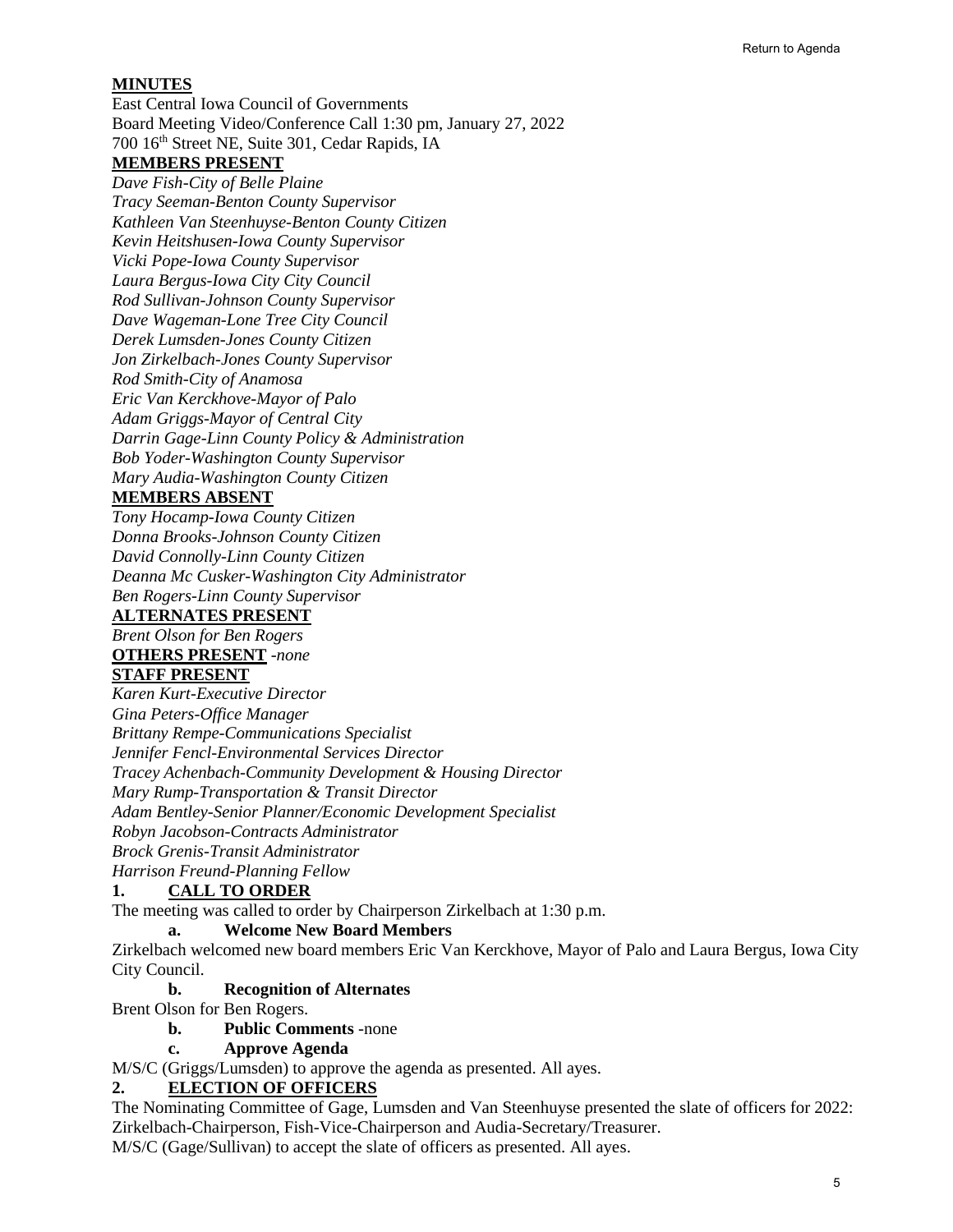#### **3. APPROVE MINUTES**

### **a. Executive Committee Minutes of December 29, 2021**

M/S/C (Griggs/Audia) to approve the minutes of the December 29, 2021 executive committee meeting as presented. All ayes.

### **b. Personnel Committee Minutes of December 9, 2021**

M/S/C (Sullivan/Yoder) to approve the minutes of the December 9, 2021 personnel committee meeting. All ayes.

#### **c. Budget Committee Minutes of January 10, 2022**

M/S/C (Lumsden/Gage) to approve the minutes of the January 10, 2022 budget committee meeting. All ayes. **4. FINANCIAL REPORT**

# **a. Receive and File Financial Statements for Audit**

Kurt noted the November and December expenses are both reflected in the December financial statements due to the November meeting being held on December 2.

M/S/C (Sullivan/Van Steenhuyse) to receive and file the December financial statements for audit.

#### **b. Approve Expenditures**

M/S/C (Sullivan/Griggs) to approve the expenditures for January. All ayes.

### **c. Approve Depository Resolution**

The depository resolution to formally approve Cedar Rapids Bank & Trust as the agency depository was included on page 20 the packet.

M/S/C (Gage/Lumsden) to approve the Depository Resolution. All ayes.

### **5. ACTION ITEMS**

### **a. Approve Fiscal Year 2023 ECICOG Budget**

Kurt gave an overview of the budget document. She noted a 2% increase in the per capita rate for the general and non-general assessments. She said two EDA CARES act grants and the watershed grants will be closed out at the end of FY2022. Kurt stated 85% of the total operating budget is from known revenue sources. She noted the budget reflects a planned organization change at the start of the fiscal year. Community Development and Economic Development will become one department and be under the direction of Kurt. Housing will remain under the direction of Achenbach. She also said that projected wages reflected a 4% merit pool (2% range adjustment and a 2% performance allocation) Individual increases will be determined in accordance with the compensation policy approved in June 2021. Discussion followed.

M/S/C (Gage/Fish) to approve the FY2023 Budget as presented. All ayes.

### **b. Approve RLF Loan Committee At-Large Representative Re-Appointments**

The ECICOG Board is required to appoint three at-large members to the RLF committee. Currently, Keith Eibey of Great Western Bank, Brooke McLaughlin of Cedar Rapids Bank & Trust, and Matt Behrends of Citizen Bank hold these positions. Staff recommends re-appointment of the at-large representatives.

M/S/C (Yoder/Van Steenhuyse) to approve the re-appointment of Keith Eibey, Brooke McLaughlin and Matt Behrends to the RLF Loan Committee for a one-year term. All ayes.

### **c. Approve 2022 ECICOG Board Meeting Schedule**

Kurt referred to page 42 of the packet, the board meeting schedule for 2022.

M/S/C (Van Kerckhove/Sullivan) to approve the 2022 ECICOG Board Meeting Schedule. All ayes.

### **6. REPORTS**

### **a. Director's Report**

### **b. Economic and Strategic Services Report**

Kurt said David Buerle from Future IQ will make a presentation on Envision East Central Iowa at the February meeting and on March 1<sup>st</sup> at the Future Summit to be held at Cedar Ridge Distillery. She gave an update on two grants that were submitted to EDA. She noted the Department of the Treasury has released the final rules pertaining to ARPA funds. Kurt said a new board member orientation will be held immediately following the February board meeting.

Lumsden offered that a committee of the Board review the by-laws to relieve some burden on staff. Discussion followed and Gage and Van Steenhuyse will also serve on the committee.

### **c. Community Development and Housing Report**

Achenbach introduced staff in the department for the benefit of new board members. She gave an overview of the programs that fall under the community development and housing department.

#### **d. Transportation and Transit Report**

Rump introduced staff in the department for the benefit of new board members. She gave an overview of the programs that fall under the transportation and transit department.